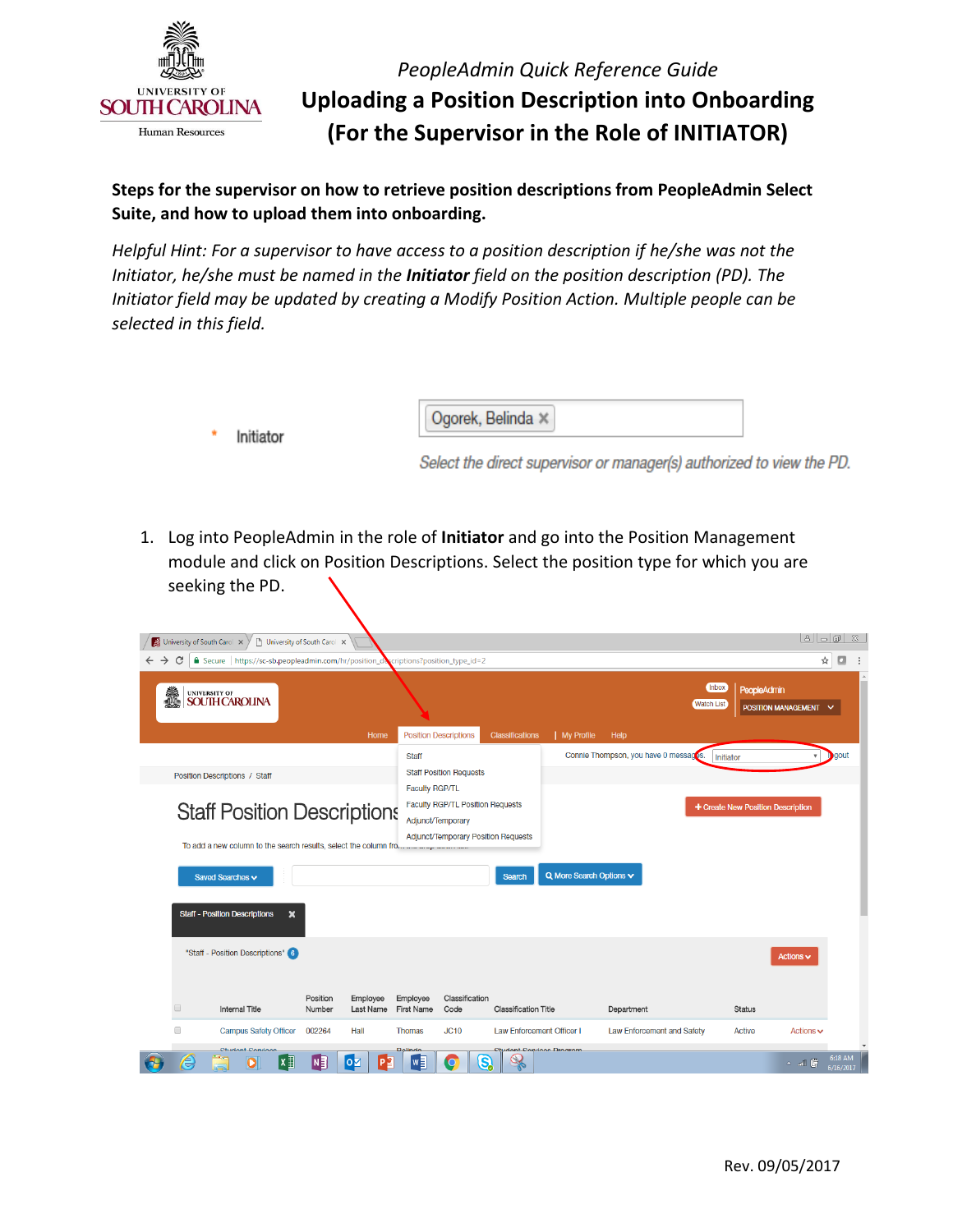

*PeopleAdmin Quick Reference Guide*  **Uploading a Position Description into Onboarding (For the Supervisor in the Role of INITIATOR)** 

2. Select the position description you desire to access and select View as your Action.



3. Once in the position description, click on the Reports tab.

| <b>Current Status: Active</b>  | Position Description: Campus Safety Officer (Staff)    |  |
|--------------------------------|--------------------------------------------------------|--|
| Position Type: Staff<br>Safety | Department: Law Enforcement and                        |  |
| Summary                        | History<br><b>Associated Classification</b><br>Reports |  |
|                                |                                                        |  |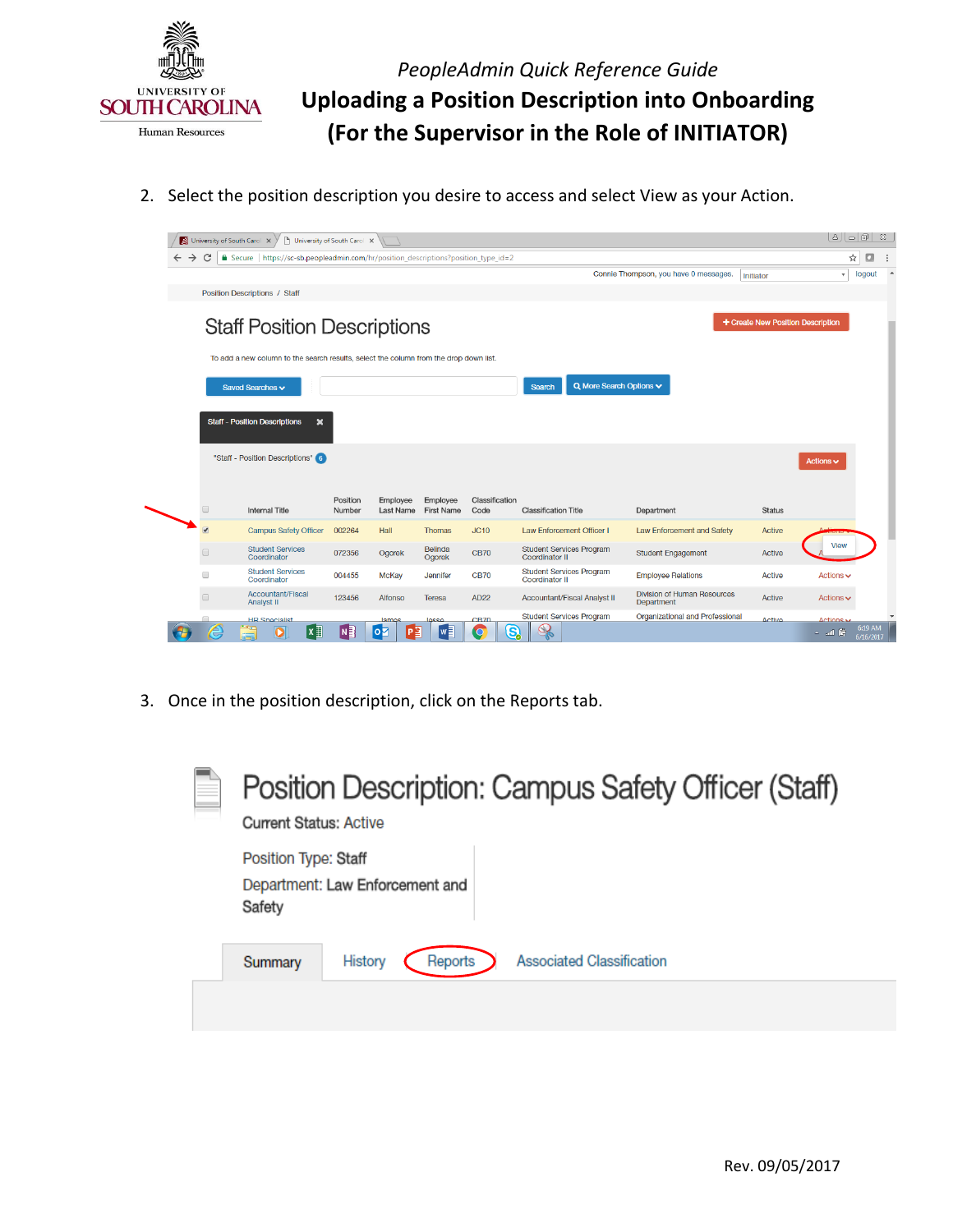

*PeopleAdmin Quick Reference Guide*  **Uploading a Position Description into Onboarding (For the Supervisor in the Role of INITIATOR)** 

4. Within the Reports tab, select the PD for Electronic Signature – Onboarding.

|  | Position Description: Campus Safety Officer (Staff)<br><b>Current Status: Active</b>   |
|--|----------------------------------------------------------------------------------------|
|  | Position Type: Staff<br>Department: Law Enforcement and<br>Safety                      |
|  | <b>Associated Classification</b><br>Summary<br>History<br>Reports                      |
|  | <b>Position Description Report - Staff</b><br>PD for Electronic Signature - Onboarding |

5. The employee's position description will display.

| Pd For Electronic Signatu X    |                                                    |     |                                                                                             |                                                                                                                                                                     |                                                                                                                                                                                                                                                                                                                                                                                |        | n. | $\times$ |
|--------------------------------|----------------------------------------------------|-----|---------------------------------------------------------------------------------------------|---------------------------------------------------------------------------------------------------------------------------------------------------------------------|--------------------------------------------------------------------------------------------------------------------------------------------------------------------------------------------------------------------------------------------------------------------------------------------------------------------------------------------------------------------------------|--------|----|----------|
| C<br>⇧                         |                                                    |     |                                                                                             | 177- Üb https://sc-sb.peopleadmin.com/hr/employer_adhoc_report_configs/19/display?object_id=717                                                                     |                                                                                                                                                                                                                                                                                                                                                                                |        | ☆  |          |
|                                |                                                    |     | Apps For quick access, place your bookmarks here on the bookmarks bar. Import bookmarks now |                                                                                                                                                                     |                                                                                                                                                                                                                                                                                                                                                                                |        |    |          |
|                                | Report Generated: Monday June 19, 2017 03:47:16 PM |     |                                                                                             |                                                                                                                                                                     |                                                                                                                                                                                                                                                                                                                                                                                |        |    |          |
| SOUTH CAROLINA                 |                                                    |     |                                                                                             | <b>JOB DESCRIPTION</b><br><b>Campus Safety Officer</b>                                                                                                              |                                                                                                                                                                                                                                                                                                                                                                                |        |    |          |
|                                | <b>Employee Name:</b><br><b>Thomas Hall</b>        |     |                                                                                             | <b>Employee ID:</b><br>S02330329                                                                                                                                    | <b>Supervisor Position Number:</b>                                                                                                                                                                                                                                                                                                                                             |        |    |          |
|                                | <b>Class Code:</b><br>IC10                         |     |                                                                                             | <b>Class Title:</b><br>Law Enforcement Officer I                                                                                                                    | <b>Advertised Rate:</b>                                                                                                                                                                                                                                                                                                                                                        |        |    |          |
|                                | Position Number/Slot: 002264/0033                  |     |                                                                                             | <b>Campus:</b><br>Columbia 01                                                                                                                                       | <b>Work County:</b><br>Richland 40                                                                                                                                                                                                                                                                                                                                             |        |    |          |
|                                | <b>FLSA:</b><br>Non-Exempt                         |     |                                                                                             | <b>Full Time/Part Time:</b><br>Full Time                                                                                                                            | <b>SOC Code:</b>                                                                                                                                                                                                                                                                                                                                                               |        |    |          |
|                                | <b>State Funding %:</b><br>100%                    |     |                                                                                             | <b>Federal Funding %:</b>                                                                                                                                           | <b>Other Funding %:</b>                                                                                                                                                                                                                                                                                                                                                        |        |    |          |
|                                | Pay Band:<br>4 - \$26,988 \$38,460 \$49,932        |     |                                                                                             | <b>Hours per week/Base Hours:</b><br>40/2080                                                                                                                        | <b>Type of Staff Position:</b>                                                                                                                                                                                                                                                                                                                                                 |        |    |          |
|                                | <b>Job Purpose:</b>                                |     |                                                                                             | rules and regulations. Executes duties of a patrol officer, provides VIP detail security, and assists with critical incidents.                                      | The Law Enforcement Officer I/Patrol Officer provides law enforcement, security, and protection for the University of SC community and property. These are certified police officers in<br>accordance with SC Code of Laws, empowered with full arrest and police authority statewide. They enforce state laws, National Advocacy Center rules and regulations, and University |        |    |          |
| <b>Job Duty</b>                |                                                    |     | include checking and securing buildings and facilities.                                     | Proactively patrols assigned area to prevent and detect violations of law and<br>University policy; apprehends and arrests violators. Provides building security to |                                                                                                                                                                                                                                                                                                                                                                                |        |    |          |
| <b>Essential Function</b>      |                                                    | Yes |                                                                                             |                                                                                                                                                                     |                                                                                                                                                                                                                                                                                                                                                                                |        |    |          |
| Percentage of Time             |                                                    | 20% |                                                                                             |                                                                                                                                                                     |                                                                                                                                                                                                                                                                                                                                                                                |        |    |          |
|                                |                                                    |     |                                                                                             |                                                                                                                                                                     |                                                                                                                                                                                                                                                                                                                                                                                |        |    |          |
| $\bigcirc$ Type here to search |                                                    | Q   | $\Box$<br><b>COL</b>                                                                        | m<br>w<br><b>lo</b>                                                                                                                                                 |                                                                                                                                                                                                                                                                                                                                                                                | 八国后(1) |    |          |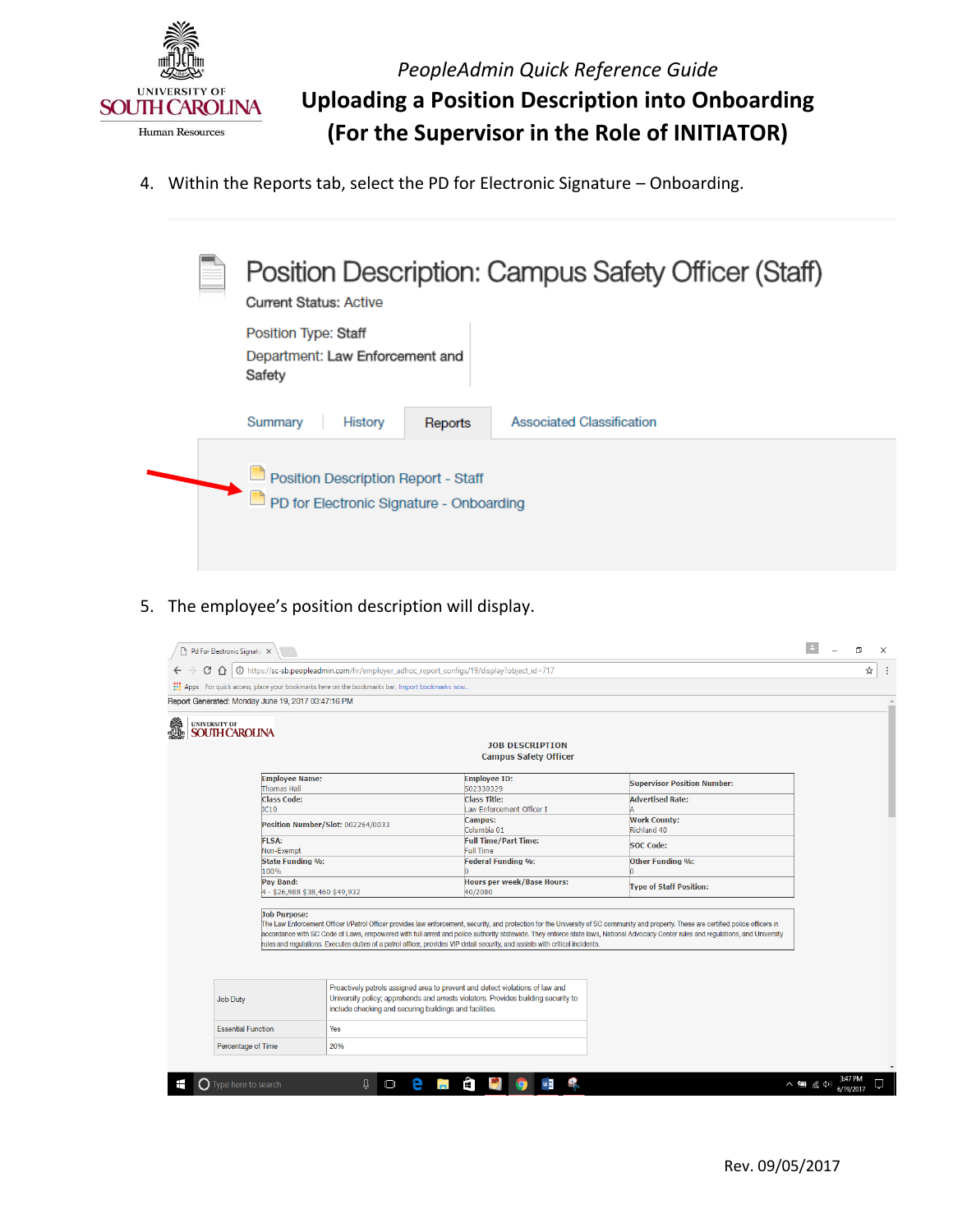

*PeopleAdmin Quick Reference Guide* 

**Uploading a Position Description into Onboarding (For the Supervisor in the Role of INITIATOR)** 

6. Then right-click on the mouse and select Print in the pop-up menu.

|                                                    |                               | :.: Apps For quick access, place your bookmarks here on the bookmarks bar. Import bookmarks now |                                                                                                                                                                                                                                                                                                                                                                                                                                                                                                                  |                                                |  |
|----------------------------------------------------|-------------------------------|-------------------------------------------------------------------------------------------------|------------------------------------------------------------------------------------------------------------------------------------------------------------------------------------------------------------------------------------------------------------------------------------------------------------------------------------------------------------------------------------------------------------------------------------------------------------------------------------------------------------------|------------------------------------------------|--|
| Report Generated: Monday June 19, 2017 03:47:16 PM |                               |                                                                                                 |                                                                                                                                                                                                                                                                                                                                                                                                                                                                                                                  |                                                |  |
| UNIVERSITY OF<br><b>SOUTH CAROLINA</b><br>Back     | Alt+Left Arrow                |                                                                                                 | <b>JOB DESCRIPTION</b><br><b>Campus Safety Officer</b>                                                                                                                                                                                                                                                                                                                                                                                                                                                           |                                                |  |
| Forward<br>Reload                                  | Alt+Right Arrow<br>$Ctrl + R$ |                                                                                                 | <b>Employee ID:</b><br>S02330329                                                                                                                                                                                                                                                                                                                                                                                                                                                                                 | <b>Supervisor Position Number:</b>             |  |
| Save as                                            | $Ctrl + S$                    |                                                                                                 | <b>Class Title:</b><br>Law Enforcement Officer I<br><b>Campus:</b>                                                                                                                                                                                                                                                                                                                                                                                                                                               | <b>Advertised Rate:</b><br><b>Work County:</b> |  |
| Print                                              | $Ctrl + P$                    | 002264/0033                                                                                     | Columbia 01<br><b>Full Time/Part Time:</b>                                                                                                                                                                                                                                                                                                                                                                                                                                                                       | Richland 40<br><b>SOC Code:</b>                |  |
| <b>Translate to English</b><br>View page source    | $Ctrl + U$                    |                                                                                                 | <b>Full Time</b><br><b>Federal Funding %:</b>                                                                                                                                                                                                                                                                                                                                                                                                                                                                    | <b>Other Funding %:</b>                        |  |
| Inspect                                            | Ctrl+Shift+I                  | 1,932                                                                                           | <b>Hours per week/Base Hours:</b><br>40/2080                                                                                                                                                                                                                                                                                                                                                                                                                                                                     | <b>Type of Staff Position:</b>                 |  |
|                                                    | <b>Job Purpose:</b>           |                                                                                                 | The Law Enforcement Officer I/Patrol Officer provides law enforcement, security, and protection for the University of SC community and property. These are certified police officers in<br>accordance with SC Code of Laws, empowered with full arrest and police authority statewide. They enforce state laws, National Advocacy Center rules and regulations, and University<br>rules and regulations. Executes duties of a patrol officer, provides VIP detail security, and assists with critical incidents. |                                                |  |
| <b>Job Duty</b>                                    |                               | include checking and securing buildings and facilities.                                         | Proactively patrols assigned area to prevent and detect violations of law and<br>University policy; apprehends and arrests violators. Provides building security to                                                                                                                                                                                                                                                                                                                                              |                                                |  |
|                                                    |                               | Yes                                                                                             |                                                                                                                                                                                                                                                                                                                                                                                                                                                                                                                  |                                                |  |
| <b>Essential Function</b>                          |                               |                                                                                                 |                                                                                                                                                                                                                                                                                                                                                                                                                                                                                                                  |                                                |  |

- 7. In the Print box, select Save as PDF in the Destination box. Click Save.
	- *If you do not see Save as PDF in the Destination box, click Change button, and select Save as PDF in the list.*